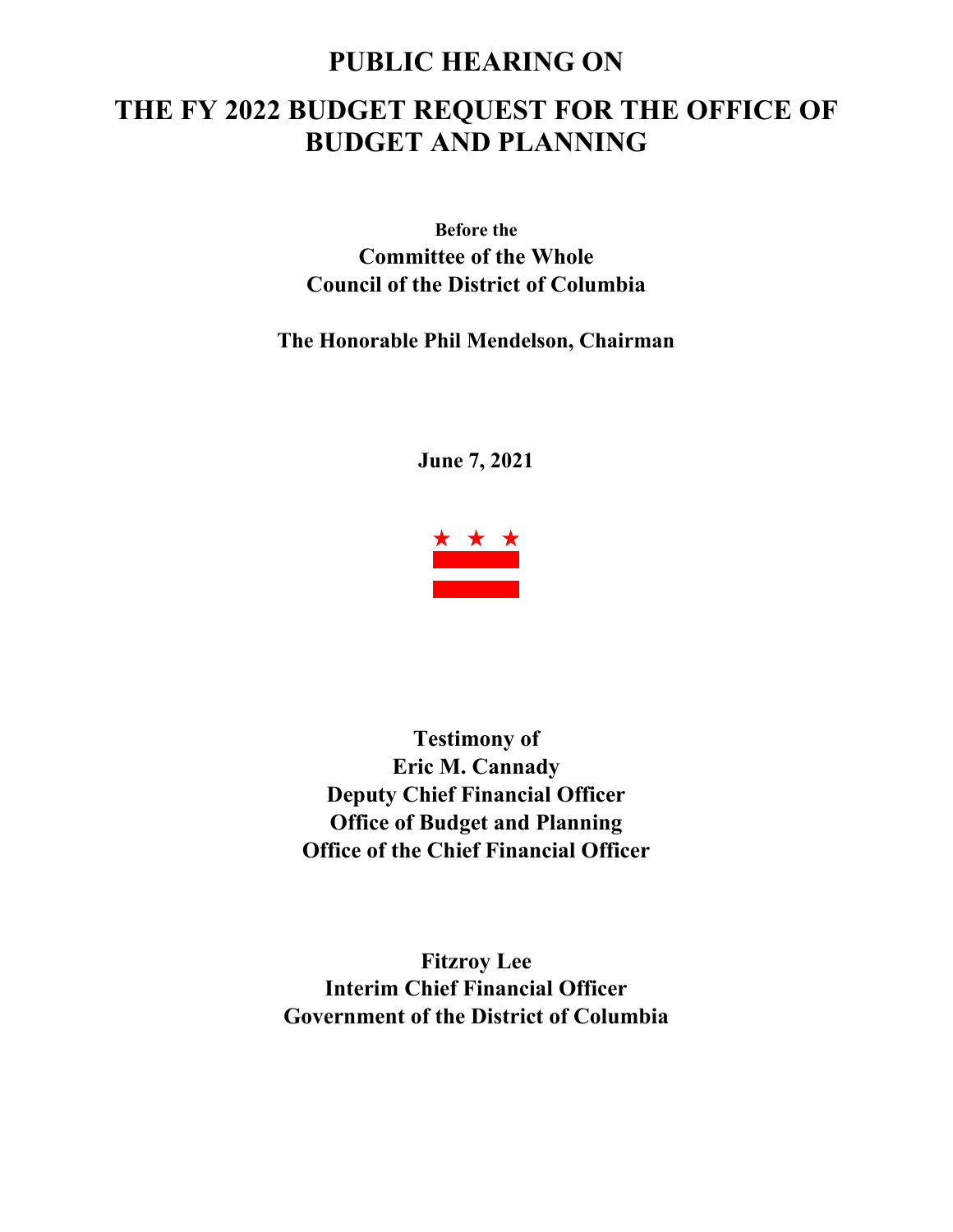Good afternoon, Chairman Mendelson and members of the Committee of the Whole. I am Eric Cannady, Deputy Chief Financial Officer for the Office of Budget and Planning (OBP) in the Office of the Chief Financial Officer (OCFO). I am here today to testify in support of OBP's FY 2022 budget request. With me today is James Spaulding, Associate Deputy Chief Financial Officer. I will cover the following areas in my remarks:

- OBP's Fiscal Year 2022 Budget Request;
- Fiscal Year 2021 Accomplishments to Date; and
- Fiscal Year 2022 Key Program Initiatives.

## **OBP's Fiscal Year 2022 Budget Request**

OBP's operating budget request is \$6.598 million and 45 FTEs, a net increase of \$272,000, and five (5) FTEs over the FY 2021 approved budget of \$6.326 million and 40 FTEs. The additional FTEs will allow OBP to expand its tracking and reporting capabilities for Covidrelated funds, including Coronavirus Aid Relief and Economic Security (CARES) Act and American Rescue Plan Act (ARPA) funds. We anticipate meeting extensive District-wide reporting requirements for the ARPA funds. These FTEs are funded with ARPA Revenue Replacement funds and are anticipated to recur only through FY 2024. The FY 2022 proposed budget provides the minimum staffing required to fulfill our mission.

I will now discuss some of our recent accomplishments and our plans for the remainder of FY 2021 and for FY 2022.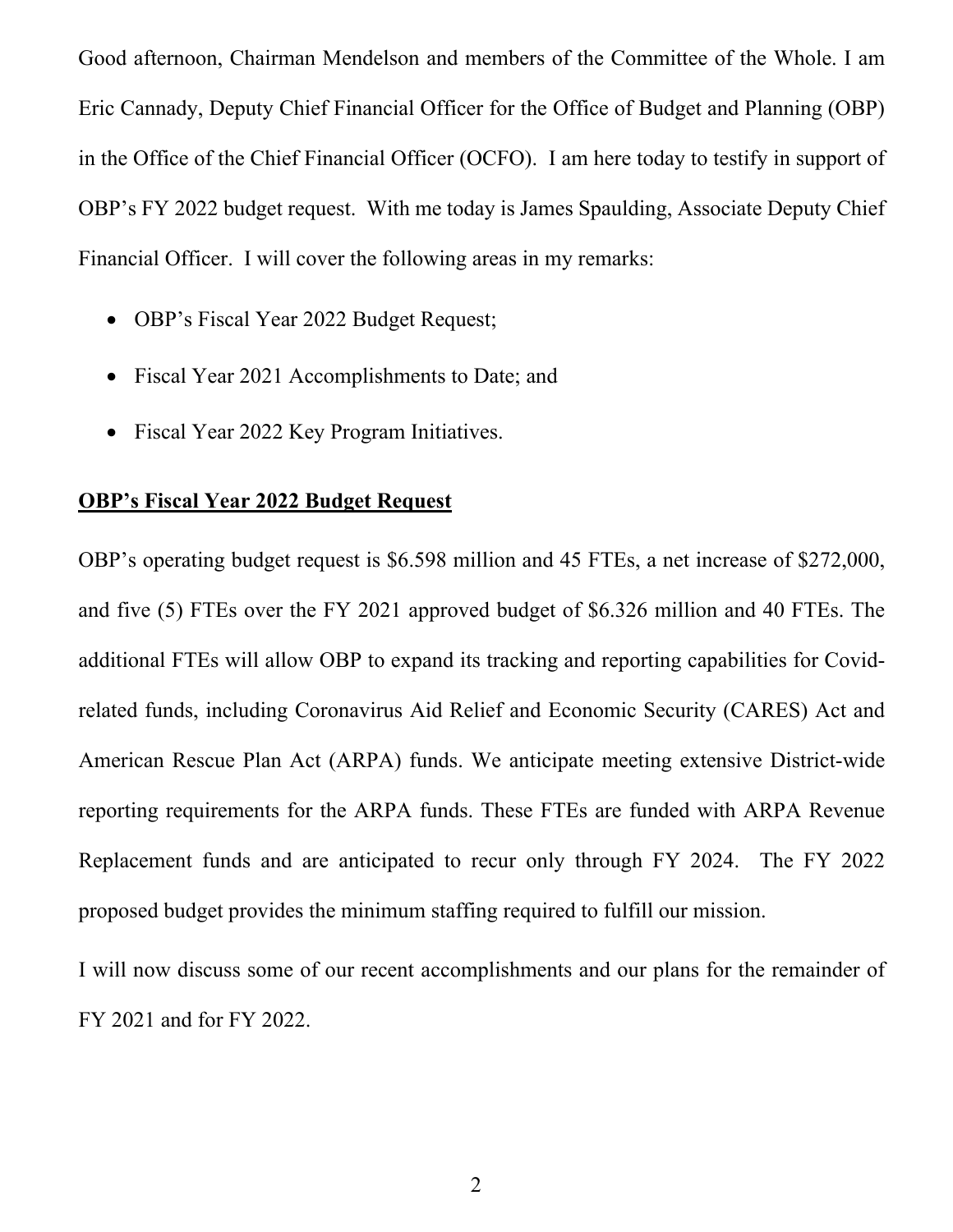#### **FY 2022 Budget Formulation and Transparency**

During the FY 2022 budget formulation process, OBP collaborated with the Mayor's Office of Budget and Performance Management (OBPM), agency program staff, and OCFO financial staff to produce several key budget products, which I will briefly review:

*Current Services Funding Level (CSFL)* – As part of the FY 2022 budget development, we created the CSFL and published it on December 2, 2020. This document provides an analysis of the cost of operating District agencies in FY 2022, for Local funds only, before consideration of any new policy decisions beyond the FY 2021 budget.

*Mayor's FY 2022 Proposed Budget Request* – OBP worked with Mayoral, City Administrator, and agency program and financial staffs on the Mayor's proposed FY 2022 budget preparation through May  $27<sup>th</sup>$ , after the submission date was extended from the original date of March 31st. On May 27<sup>th</sup>, a balanced FY 2022 Proposed Budget and Financial Plan was submitted to the Council and posted on the internet. We look forward to collaborating with Council and its staff on the consensus budget.

*Automated Financial Plan* – We continue to use the Automated Financial Plan with the support of our Office of the Chief Information Officer throughout the Mayor's budget formulation process. This enabled us to keep the financial plan current with each new budget policy proposal, so we could see the out-year impacts of the proposals. We were able to provide assistance to the Mayor's staff on financial plan issues earlier in the budget process, and we look forward to providing the same assistance to your staff as Council proceeds with its consideration of the budget.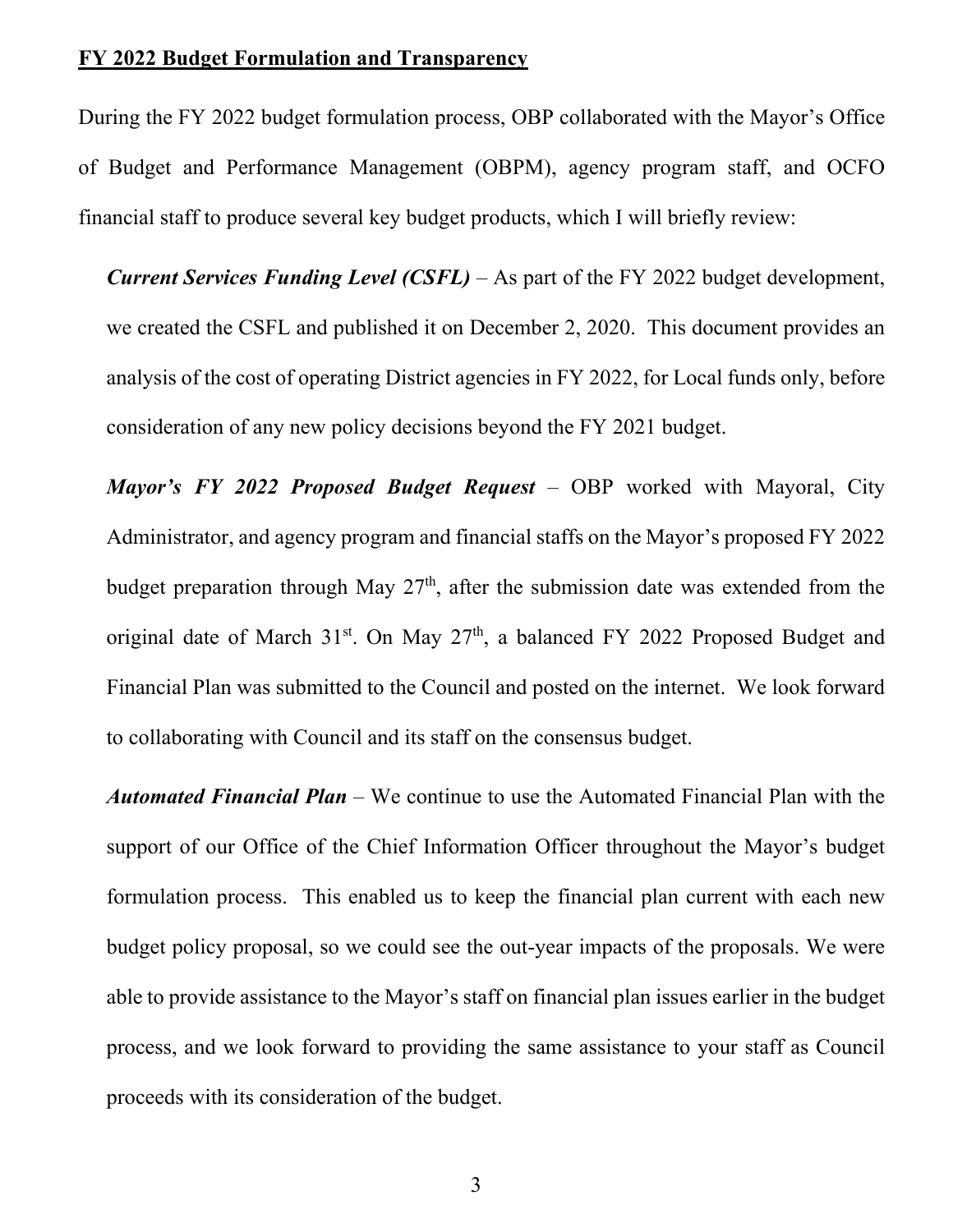#### **Operating Budget Execution**

OBP continues to closely monitor agency spending through the Financial Review Process (FRP). We have revamped the FRP process to ensure that all FRP submissions are in compliance with current law, and that they accurately reflect budget versus expenditures. Detailed FRP reports are due to my office on a quarterly basis, and agencies are required to provide monthly FRP reports at a summary level, or at a detail level in the event of a substantial change from the previous FRP. This ensures that agencies identify, on a regular basis, spending pressures and other important financial matters. In addition, we continue to make current-year and comparative historical data available to the public through CFOInfo, the web-based tool that allows public users to explore budget data, as well as posting more than 50 reports we issue each year on the CFO's website. Finally, we continue to use Jira software to track reprogrammings from the initial agency submission, through the Mayor's Office of Policy and Legislative Affairs and OBPM, to OBP approval and submission to Council when required. This allows us to provide better visibility into the process and, produce our quarterly reprogramming reports in a more efficient manner.

#### **Capital Improvements Program**

As with the operating budget, OBP collaborated with the Mayor's budget staff, agency program staff, and OCFO financial staff to develop the Mayor's FY 2022 - FY 2027 capital budget request. We also worked closely with the Office of Finance and Treasury on multiple debt model scenarios to ensure that the District stays within the 12 percent debt cap throughout the six-year capital improvements plan, incorporating revenue certifications that have been revised because of the pandemic.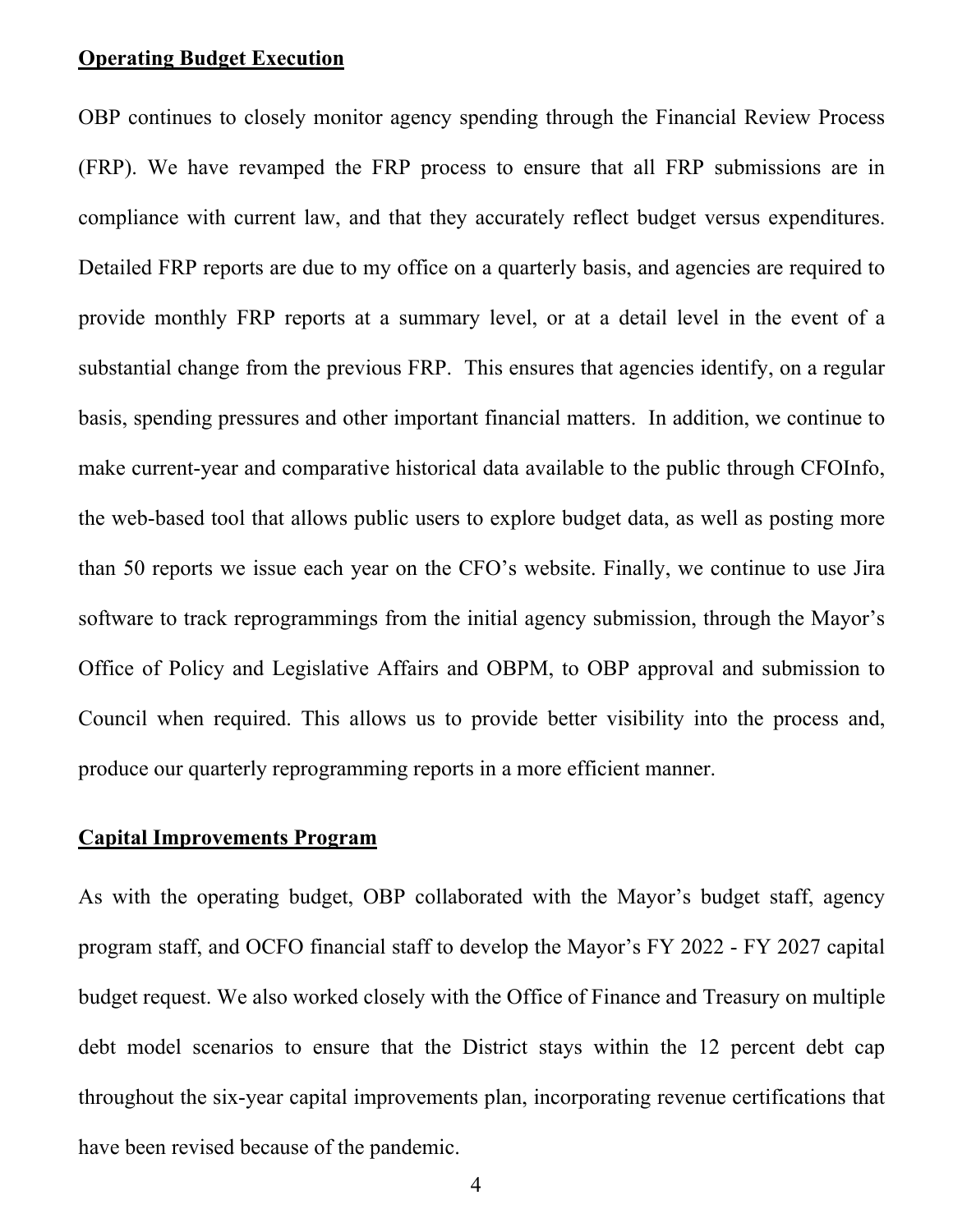During the FY 2022 – FY 2027 CIP formulation, my office collaborated with the Mayor's OBPM on the following:

*Investment Review Boards (IRBs) –* During this budget formulation cycle, OBPM continued its use of Investment Review Boards, relying on the three boards to review all agencies capital budget requests:

- the Facilities Projects Investment Review Board is composed of individuals with strong facility construction and planning backgrounds and experience;
- the Information Technology Investment Review Board consists of members with IT background and experience; and
- the Fleet and Infrastructure Review Boards is composed of individuals with strong transportation, fleet and planning backgrounds and experience.

OBP participated in all three of the IRB meetings during the formulation period, providing support and knowledge of the OCFO's policies on capital budgeting

*Capital Asset Replacement Scheduling System (CARSS)* - The Capital Asset Replacement Scheduling System (CARSS) was utilized during this capital budget formulation for the Mayor's proposed budget for the evaluation of facilities and for the replacement schedules for fleet vehicles across the District. CARSS currently contains 100 percent of District-owned assets, totaling more than 316,000 individual assets. In a new and expanded role, CARSS is currently being utilized to assess the viability of including medium and heavy-duty alternative energy vehicles in the District's overall fleet portfolio, as well as embarking on a long-term project to evaluate the cost of long-term capital needs,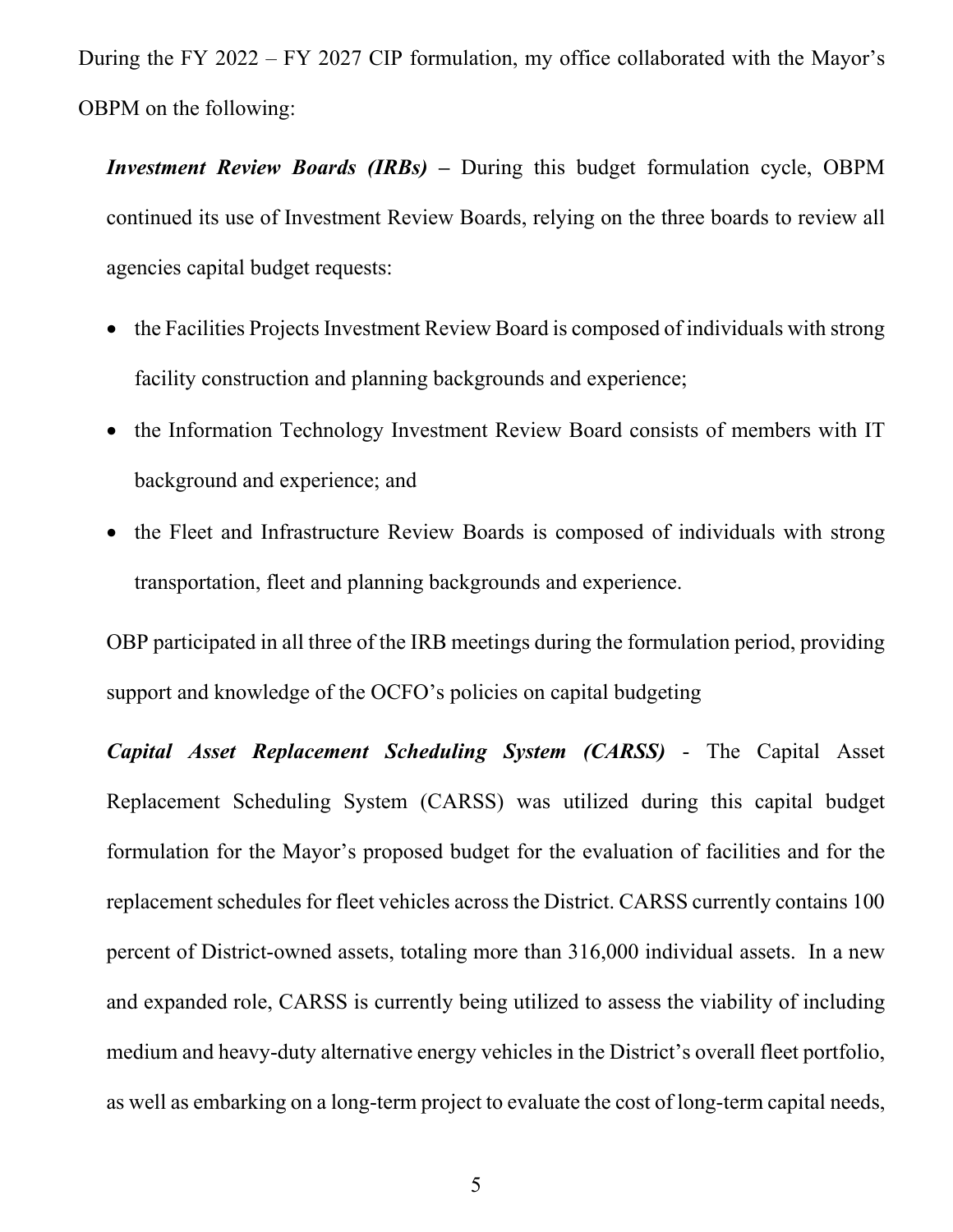including restoration and repair, of 35 separate housing complexes owned by DCHA, which include over 6,400 individual family units.

The Capital Improvements Program continues to provide detailed information to the Council Budget Office staff during budget formulation as well as during execution. Also, we report on capital project spending issues that are inconsistent with spending plans to the Board of Review for Anti-Deficiency Violations. We also produce various reports which are posted on the CFO's website, including capital budget reprogramming activity, quarterly capital budget spending, and on the District Department of Transportation's reconciliation and reallocation efforts. We continue to make capital project data available to the public by agency and by ward on the CFOInfo website as well as via the Tableau reporting platform.

## **FY 2022 Key Program Initiatives**

Our central goal is to continue to improve OBP's performance. OBP's major operational goals for FY 2022 are as follows:

- Incorporate lessons learned from the FY 2022 budget development process into the FY 2023 budget development process;
- Continue to improve the FRP process and to manage the Spending Pressure Task Force to foster cooperation and collaboration between the OCFO and OBPM, in order to identify potential spending pressures early and develop gap-closing plans that tap all the resources available to the District;
- Continue our use of Jira software to review, approve, and track reprogrammings and track ARPA funds allocations, which allows for a better coordination of our work